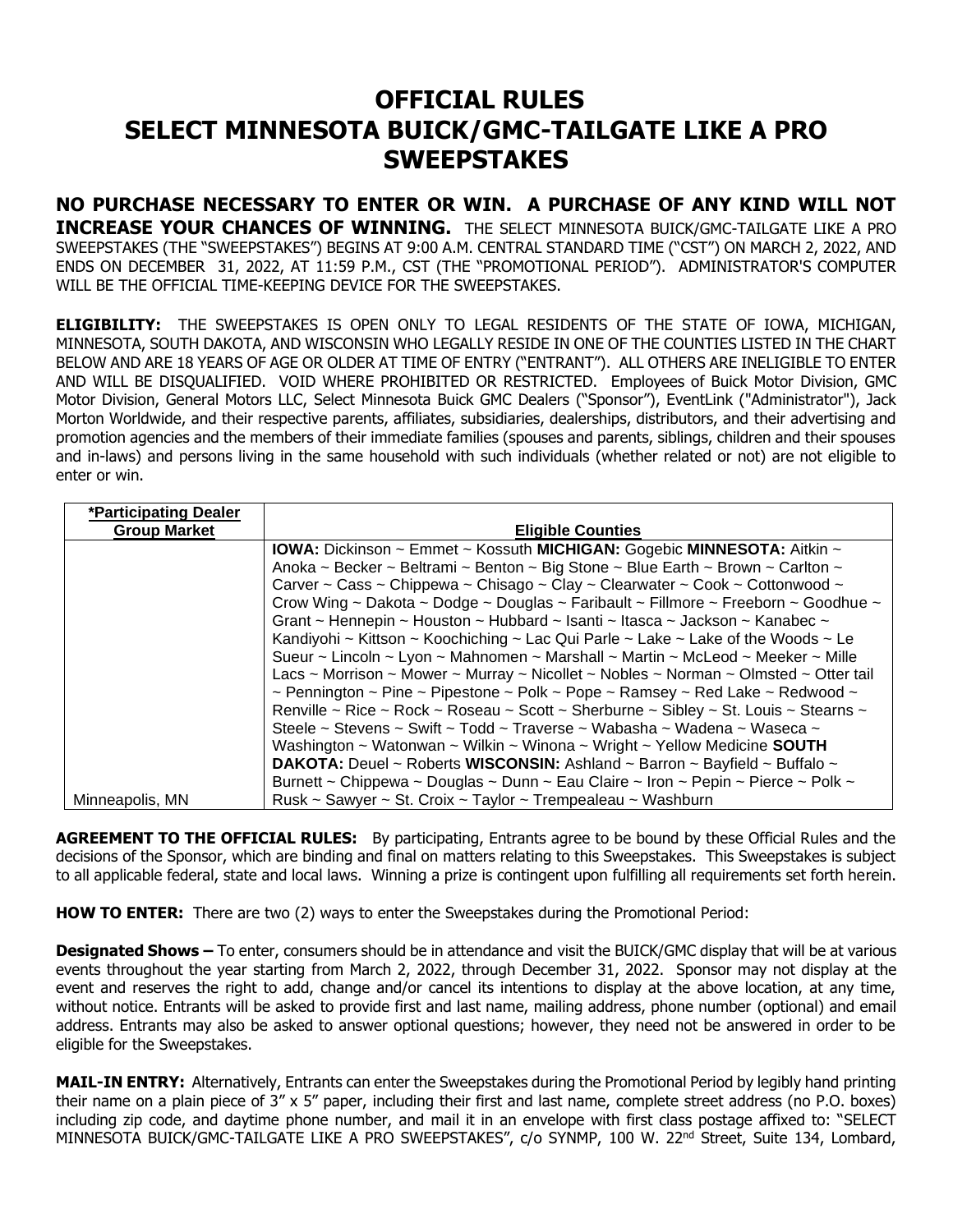Illinois 60148. ("Mail-In" entry). No mechanically reproduced entries will be accepted. No metered mail and one entry per postmarked outer mailing envelope. Mail-In Entries must be post-marked by December 31, 2022 and received by January 5, 2023. Illegible or incomplete Mail-in entries are void.

Onsite and Mail-In entries are hereinafter referred to as "Entry" or "Entries."

**LIMIT:** THERE IS A LIMIT OF ONE (1) ENTRY PER PERSON FOR THE ENTIRE SWEEPSTAKES. In the event of a dispute, entries will be deemed made by the authorized account holder of the email address submitted at the time of Entry. The authorized account holder is the natural person who is assigned to the email address by an internet access provider, online service provider, or other organization that is responsible for assigning email addresses or the domain associated with the submitted email address. Any potential winner may be required to show proof of being the authorized account holder. No mechanical reproductions of entry forms permitted. Any attempt by any participant to obtain more than the stated number of entries by using multiple/different identities, registrations or any other methods will void that participant's entries and that participant may be disqualified. Entrants are responsible for all charges imposed by their Internet service provider, including any applicable taxes on such services, in connection with submission of an entry. Administrator is not responsible for lost, late, incomplete, invalid, unintelligible, unreadable, or misdirected registrations, which will be disqualified. Administrator will not accept submissions from wireless domains, blacklist domains, or any email address Administrator deems to be potentially harmful to the Website. Use of any automated system to participate is prohibited and will result in disqualification. All entries become the property of Sponsor and/or Administrator and will not be acknowledged or returned. Please also see the "Entrant's Personal Information" section below, of these Official Rules.

**WINNER SELECTION AND NOTIFICATION:** There will be a total of three (3) Sweepstakes Prize Winners. Administrator will randomly select the potential Sweepstakes winners in a random drawing conducted on or about January 5, 2023 from all eligible entries received during the Promotional Period. Each potential winner will be notified by telephone and/or email, as determined by Administrator, within approximately five (5) days of the aforementioned drawing dates. Messages may not be left. Sponsor shall have no liability for any winner notification that is lost, intercepted, or not received by a potential winner for any reason. If, despite reasonable efforts, a potential winner does not respond within seventy-two (72) hours of the first notification attempt, or if the prize or prize notification is returned as unclaimed or undeliverable to such potential winner, such potential winner may, in Sponsor's sole discretion, forfeit his or her prize and an alternate winner may be selected. Sponsor, in its sole discretion, will attempt to contact up to three (3) potential winners of a prize in accordance with the above procedure, after which the prize in question may go unawarded if it remains unclaimed. If any potential prize winner is found to be ineligible, or if he or she has not complied with these Official Rules or declines the prize for any reason prior to award, such potential prize winner will be disqualified, and an alternate prize winner may be selected. Administrator reserves the right to disqualify anyone not fully complying with the Official Rules. Potential winner must verify address and return within five (5) days an affidavit of eligibility, a liability release and (where legal) a publicity release (collectively, the "**Prize Claim Documents**") and addition proof of eligibility, if requested. Failure of any winner to return the Prize Claim Documents within the specified time period may result in forfeiture of the prize and selection of an alternate winner from the remaining eligible entries for that prize. A prize will not be awarded until all such properly executed forms are returned. Subject to verification of eligibility and compliance with the terms of these Official Rules, the potential winners will be declared the official winner of the Sweepstakes (the "Winner(s)"). Unclaimed prizes may not be awarded.

**PRIZE/ODDS:** There will be one (1) Grand Prize Winner, one (1) First Prize Winner, and one (1) Second Prize Winner for this Sweepstakes.

**GRAND PRIZE**: One (1) Grand Prize Winner will receive:

• One (1) Big Green Egg/Kamado Joe Grill The Approximate Retail Value ("ARV") of the Grand Prize package is: \$749.00.

**FIRST PRIZE:** One (1) First Prize Winner will receive:

• One (1) Yeti Cooler

**SECOND PRIZE:** One (1) Second Prize Winner will receive:

• One (1) Tailgate Like a Pro Bag Set.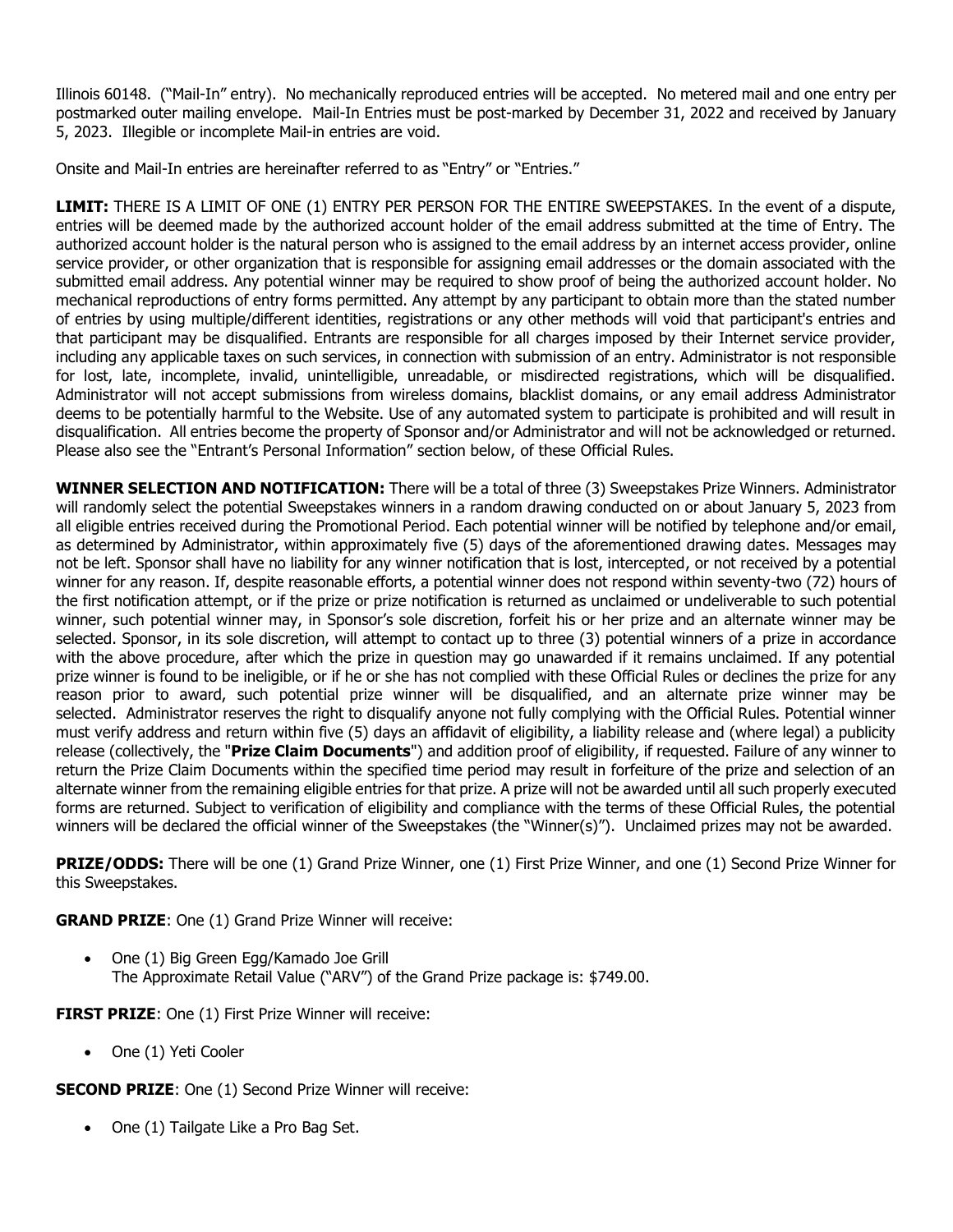The Approximate Retail Value ("ARV") of First Prize package: \$349.00. The Approximate Retail Value ("ARV") of Second Prize package: \$175.00. The total Approximate Retail Value ("ARV") of all Sweepstakes Prizes is: \$1,273.00.

## **Odds of winning depend on the number of eligible entries received.**

**PRIZE RESTRICTIONS:** Prize is awarded "as is" with absolutely no representations or warranties of any kind, either express or implied, from Sponsor and/or Administrator. To the fullest extent permitted by law, Sponsor and/or Administrator disclaim any and all representations and warranties in connection with this sweepstakes and any prize.

All details of Prize will be determined by Administrator in its sole discretion. Sponsor and/or Administrator reserves the right to substitute Prize (or portion thereof) with a similar prize (or prize element) of comparable or greater value. **All taxes and other expenses, costs, or fees associated with the acceptance and/or use of Prize (not limited to federal, state, local and/or income taxes and travel and transportation costs associated with collecting the prize) are the sole responsibility of Winner.**

In the Administrator's sole discretion, Winner may be required to forfeit the prize and an alternate winner may be selected in accordance with these Official Rules from the remaining eligible Entries if selected winner (i); declines or cannot accept, receive or use the prize for any reason; or (ii) fails to comply with these Official Rules. The maximum value of the prize set forth above represents the Sponsor's good faith determination of the maximum ARV thereof and the actual fair market value, as ultimately determined the Sponsor, cannot be challenged or appealed.

This Sweepstakes may be canceled or postponed by Sponsor at any time in its sole discretion due to pandemic (e.g., Coronavirus/COVID-19). Additionally, any prize trip may be rescheduled, canceled or substituted in Sponsor's sole and absolute discretion. Special notice regarding travel and event attendance: Sinner and guest are responsible for staying informed of and complying will all local laws and all travel and event venue rules and policies, which may include, but are not limited to a temperature check, social distancing, masking, proof of vaccination, and/or proof of negative virus testing. Sponsor, the applicable travel airline, event venue staff, and their respective agents, each reserve the right, in their sole discretion, to remove or deny travel or to revoke access to the event to winner and/or guest who does not comply with any of the aforementioned rules, is intoxicated, presents a safety risk, engages in disruptive behavior, or acts with the intent to annoy, abuse, threaten, or harass any other person. Covid-19 health protocols may change at any time and Sponsor, Administrator, and event venue, have no obligation or responsibility to any person who is unable to comply with updated requirements, is denied entry, or who may be removed from the event.

**PUBLICITY:** Except where prohibited by law, the acceptance of a Prize constitutes permission for Sponsor and/or Administrator to use the Winner's name, hometown, likeness, statements and other personally identifiable information for promotional, advertising and marketing purposes in any media throughout the world without additional compensation, prize, incentive, consideration, consent or review; and upon request, the Prize Winner must provide written consent to such use.

**RELEASE:** By participating (a) Entrants release Sponsor, Administrator, Buick Motor Division and GMC Motor Division, General Motors LLC, Jack Morton Worldwide, and their respective subsidiaries, affiliates, limited liability companies, suppliers, distributors, advertising/promotion agencies, and prize suppliers, and each of their respective parent companies and each such company's officers, shareholders, directors, members, employees, licensors and agents (collectively the "Released Parties"), from any and all liability for any claims, costs, injuries, losses, or damages, of any kind caused by their participation, including the unauthorized or illegal access to personally identifiable or sensitive information or the acceptance, possession, use, or misuse of the prize; (b) Entrants, by participating, agree that Released Parties will have no liability whatsoever, and shall be held harmless by Entrants against any liability, for any injuries, losses or damages of any kind, including, but not limited to, death or destruction of property resulting in whole or in part, directly or indirectly, from acceptance, possession, misuse or use of the prize(s) (including any travel or activity associated thereto) or participation in this Sweepstakes; and (c) acknowledge that said parties have neither made nor are in any manner responsible or liable for any warranty representation or guarantee, expressed or implied, in fact or in law, relative to a prize, including, but not limited to, the prize quality or availability

**LIMITATIONS OF LIABILITY:** Neither Released Parties nor any service providers are responsible for incorrect or inaccurate transcription of Entry information, or for any human or other error, technical malfunctions, lost/delayed data or voice